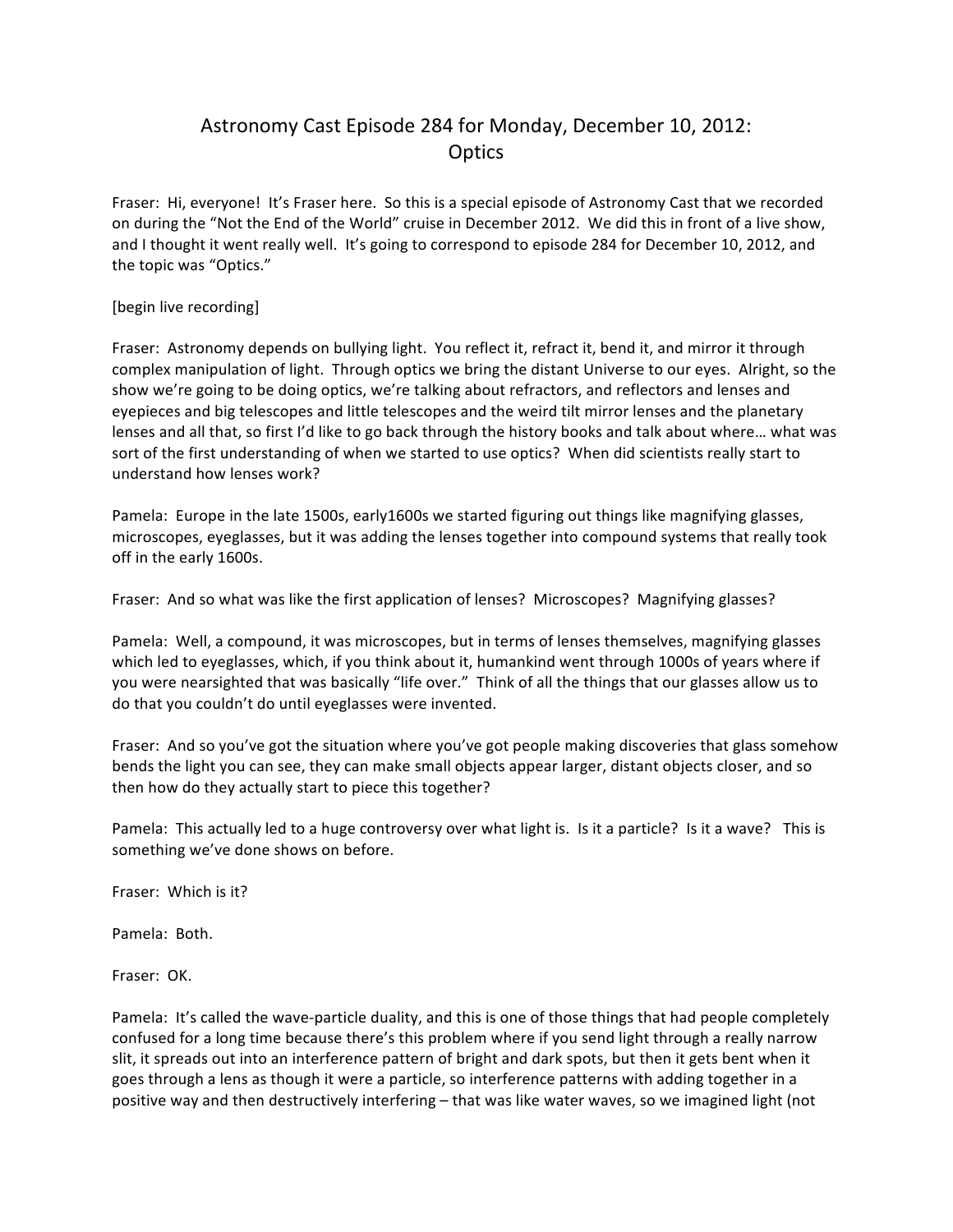we, I was dead, or not alive at least), [laughing] so water waves was one of the early ways people tried to imagine the constructive interference of light, but then the particle nature really came from trying to describe how lenses bent light, and mathematically both worked, and this led to all sorts of "but it can't be both!" Well, yes! Yes it can! And that was the problem.

Fraser: Right, and so then how...you actually started to talk about...we have the simple lenses, which is a magnifying glass, so where did this idea come to hook up multiple lenses together, and what benefit is that giving us?

Pamela: Well, I think in a certain level it's like what every little kid does. What happens if I put both of these in front of one another? And the truth is if you get it just right, if you get the distances just right, you can make either something that magnifies little, tiny objects that are close to the lens, or you can get something that appears to magnify very distant objects that are very far from the lens.

Fraser: So I guess if someone's got their magnifying glass at home right now and they could do an experiment, how would they do this? They would hold one magnifying glass in one hand, hold the other magnifying glass in the other hand, they're going to be moving the distance back and forth with these two magnifying glasses? What's going to be happening?

Pamela: So if you want to make a telescope, the way you can figure out how to do this correctly is take a sunny day and try and focus the light from the Sun onto a piece of paper through the magnifying glass. Make sure that you don't set the paper on fire.

Fraser: That's all I want to do.

Pamela: [laughing] Measure the distance from the piece of paper to magnifying glass.

Fraser: OK.

Pamela: Now if you have two magnifying glasses that are identical, take that distance you just measured and put the two lenses, that times-two distance apart, so what ends up happening is the light from the extraordinarily distant source, in this case the Sun...now do not look at the Sun this way. Look at the Moon, look at the stars...

Fraser: Too late.

Pamela: Look at the trees, so look at something extraordinarily far away, but not the Sun. And so the light from very far, all of its light rays are coming in essentially parallel to one another. As they pass through the lens, they get bent down to a point. That's the point that tried to set the piece of paper on fire. Now, they'll start diverging again as they go through that point.

Fraser: Because they're particles.

Pamela: Yes -- in this case. And as they diverge, they end up hitting that second lens which then bends them back to be parallel to one another, which is the most relaxed thing our eye likes, so if you're ever really tired, or thinking, you may notice your eyes drift off to focus of infinity. Well, that's actually the muscles in your eye completely relaxing.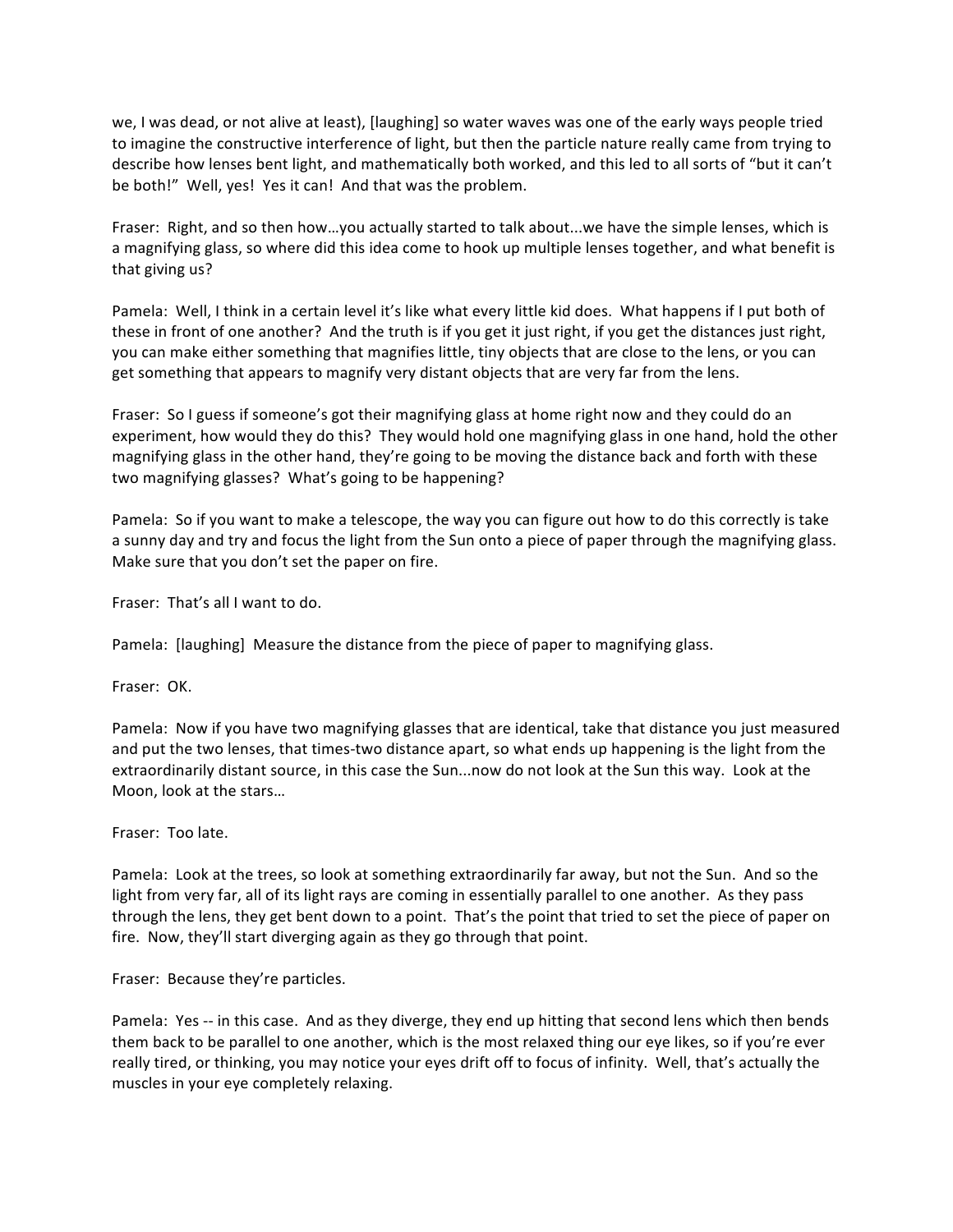Fraser: Right, but I guess I'm a little confused because the light rays all start parallel, they go through this convergence, they come back out and end up parallel again. Where is any kind of magnification happening? Shouldn't you just see sort of the same thing you saw before? [missing audio]

Pamela: So the way magnification ends up happening is you have to draw all the light rays, and this gets hard to think about. So your lens is way bigger than your eyeball, so it's taking light from a much bigger area, focusing it down, and when it comes back out, the angular size can get changed in the process.

Fraser: Right, OK, so I can imagine like if I had a bunch of parallel lines that I had drawn, and maybe they were, whatever, a centimeter apart on the one side, and then they come through and then they get converged, and come back out again on the other side. Now they may be more compressed together, and you're getting more of that light compressed into an area...

Pamela: And the truth is to get magnification, you don't use two identical magnifying glasses.

Fraser: Right, two different sizes, right, so you're going to change the size, you're going to go from a larger aperture to ...

Pamela: So you end up taking large lens, which can gather as much light as possible, focus it down, and then it comes and you put a much, much smaller lens that had an exit pupil that hopefully is matched to the size of your eyeball. You take all of the light that was gathered by the first lens and bring it into your eye with that much smaller second lens.

Fraser: And so from this point on, we're going to talk about refractors, and reflectors, and eyepieces and Barlow lenses, and reducers, and all this kind of stuff, but it's all just based on that exact same principle, the same thing. We're doing the same thing. We're taking a bunch of parallel rays and one lens, allowing it to converge, allowing it to come back out again, and then go through another lens, but then it's sometimes multiple lenses?

Pamela: Sometimes it's multiple lenses, and the thing that gets really confusing -- and this really screwed up the people who were doing the particle-wave arguments -- was mirrors did the same thing. So when we have a curved surface of a mirror, the incoming light bounces off at an angle that so if you draw a normal [missing audio] to the mirror at any given surface along its curved surface, the angle to the one side of that perpendicular, and the angle to the other side of it that it bounces off, that's going to be the same angle, and so you're shifting where the light is, and in the process of bending it, you can make a mirror act like a lens.

Fraser: And so can we replace lenses with mirrors one-for-one in our telescopes?

Pamela: It's not entirely one-for-one because if you try to replace both the eyepiece and the primary with a mirror, you'd never get the light to your eyeball.

Fraser: Right, I can imagine you trying to put your eye in exactly the right place.

Pamela: Well, that and you'd have to stick your eye where the light is getting to the mirror in the first place -- doesn't work so well.

Fraser: Right. Exactly, although it works with sound.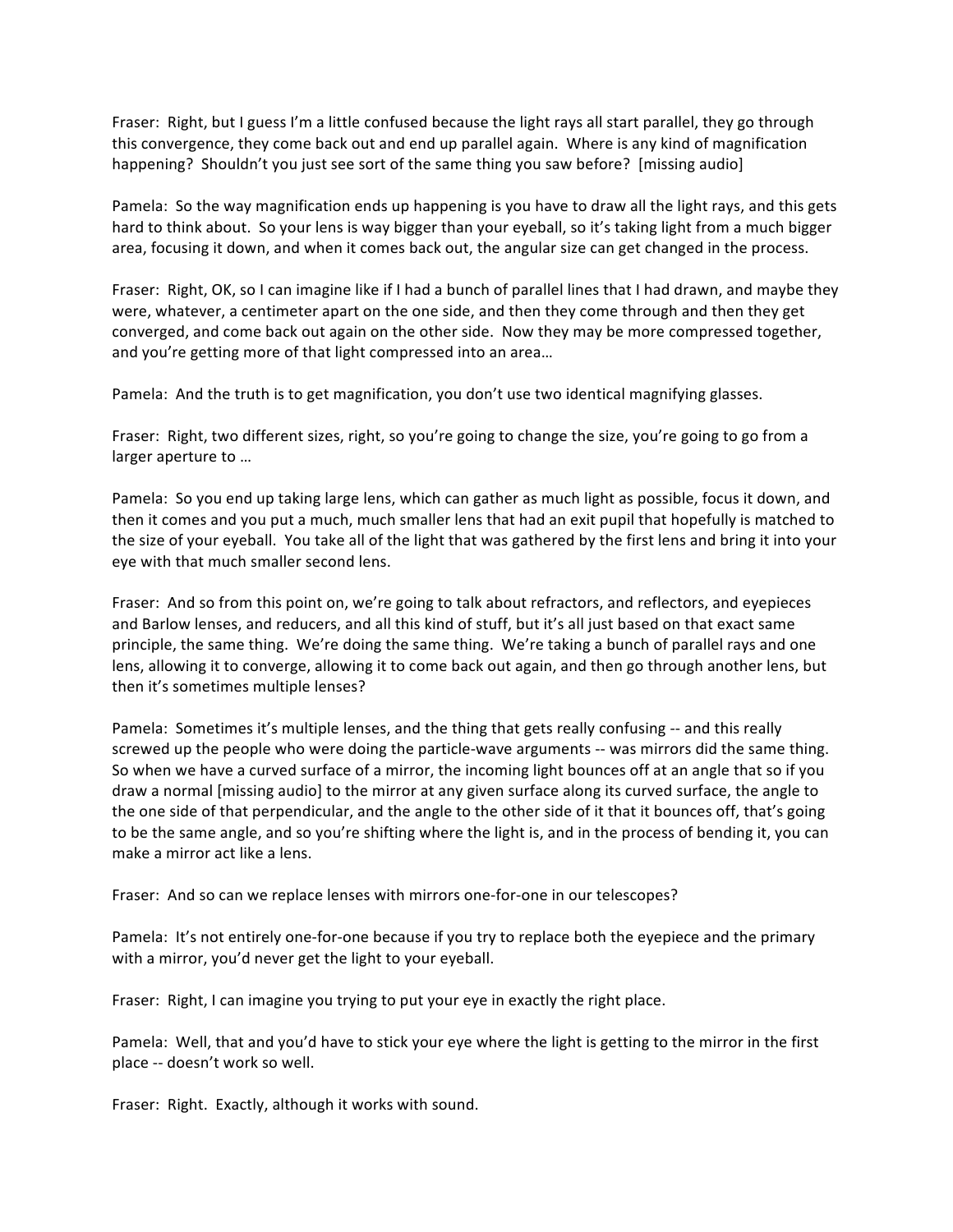Pamela: It does work with sound, but yeah, sound is a different critter.

Fraser: Yeah, Right. OK, so but the point being you can have the mirror serve the purpose for some of the lenses that are going to be involved with the telescope, but at the end of the day, to get those rays coming parallel out of the eyepiece, you're really going to want that [missing audio] refraction.

Pamela: And the fact that we can use mirrors has really increased our light-gathering ability. If you think about it, a lens -- you can only support a lens at its very edges, but with a mirror you can put support all across the back of the mirror. This means light comes in, hits giant mirror six meters, eight meters across, over twenty feet for a lot of these really large suckers, and you can't build a lens that is that big and doesn't deform under its own weight. You started to run into problems as lenses got up to just 30 inches in size, so if we could only use lenses, we'd never be able to see light coming from distant objects in our Universe.

Fraser: And who do we have to thank for these Newtonian telescopes?

Pamela: You know, it just might happen to be Sir Isaac Newton himself.

Fraser: I sort of digress, but did Newton come up with his idea of the mirror-based telescope once they had reached the limitations of what the refraction telescopes like the optics could do?

Pamela: Well, he was actually solving a different problem. One of the things that we run across is as light passes through just plain glass, different colors get bent different amounts, and this gets more and more noticeable as you look through larger and larger lenses. So this means when you look at something and see red on one side and blue on the other, and it's because light is spreading out essentially into the same rainbow that you see in raindrops. This is called chromatic aberration. He was trying to get around chromatic aberration, and mirrors don't care what color the light is -- they just bend it.

Fraser: So now I think I want to put this all together. We've got the kind of basics, I think. We've talked about objects, about how the mirrors work, how the lenses are going to work, but let's take a look at like a modern telescope and see how all those pieces fit together. So let's just start with a standard, pirate telescope that you're going to put up to your eye, and you're going to see some distant object. So if I would crack that open, a Galileo-scope...

## Pamela: A Galileo-scope!

Fraser: ...for example, so if I was going to crack open a Galileo-scope, which I highly recommend everyone does...

Pamela: And they're designed for it. You can put them back together.

Fraser: They're designed for it, yep. Take it apart, put it back together...what would I see inside?

Pamela: With a Galileo-scope, that's actually not that simple of a system because they made it with very complicated optics, trying...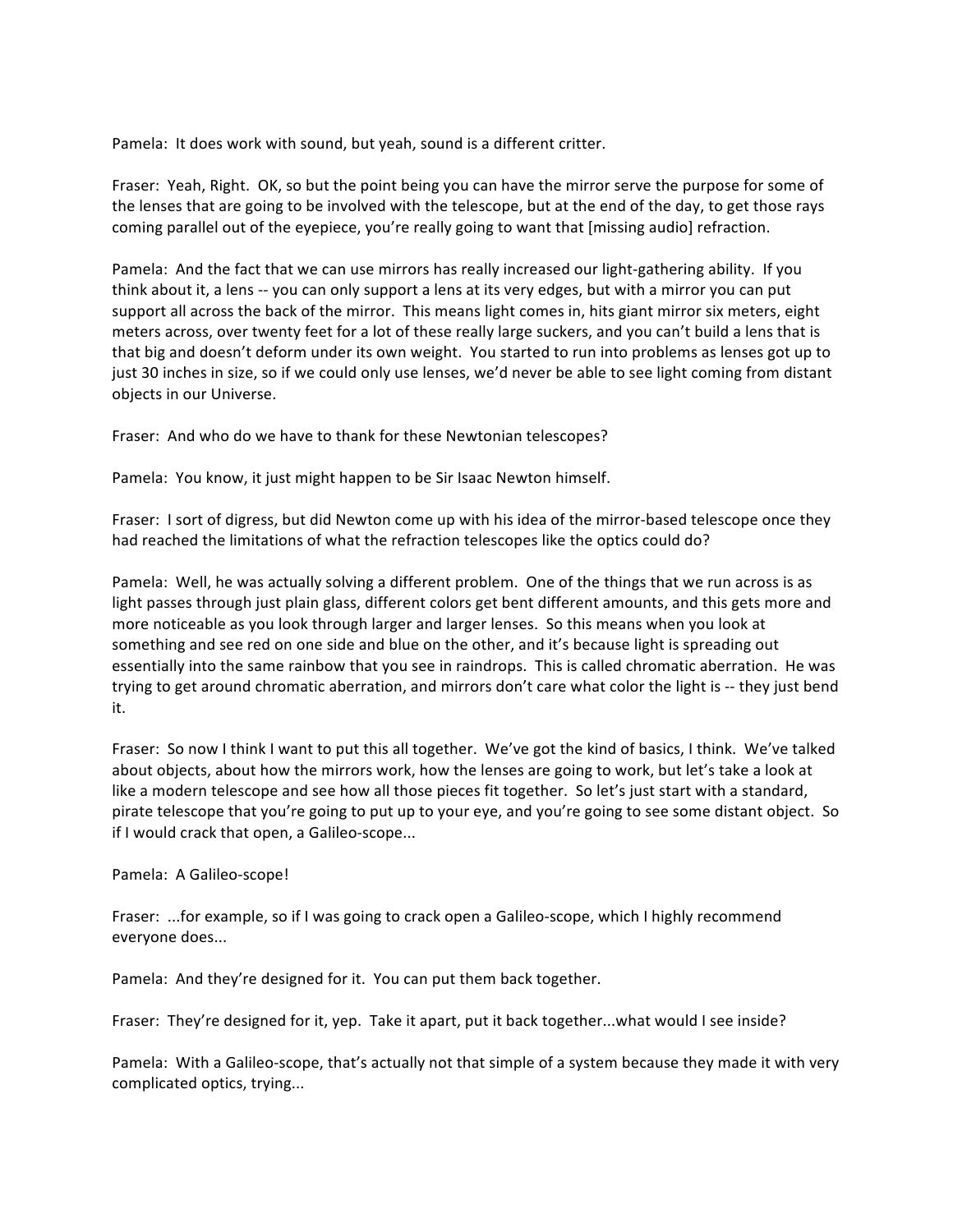Fraser: Could I have picked a simpler device than an old-time pirate-y telescope?

Pamela: Let's just go with the old time pirate-scope. So if you pop open an old-time pirate-scope, you're going to find two lenses that curve out on both surfaces. This is a double-convex lens. So you have a double-convex at the front, you have a double-convex at the back, they're two different diameters, and what ends up happening is the one at the front, which is much bigger, focuses the light through, then it gets sent out to your eyeball through the one in the back. And the one in the back is the one we worry about most for how much angular magnification we get. So astronomers don't like to use just the plain word "magnification." The reason we use "angular magnification" is what we're changing is how much of the back of our eyeball, what angle of the back of our eyeball does the light take up as it hits it? So we're increasing the angular size of objects using optics.

## Fraser: Right.

Pamela: Now, when you get a 4-mm eyepiece, for instance, stick it on nice, friendly Schmidt-Cassegrain 16-inch telescope...Schmidt-Cassegrain -- it's a spherical mirror, so saying it's 16 inches helps define how it focuses.

Fraser: Is this attached to my pirate telescope still?

Pamela: No, I've moved on with life.

Fraser: Have you really? OK, never mind.

Pamela: So when we talk about a 4-mm eyepiece, that 4-mm eyepiece -- that is about as small an eyepiece as you can use on the surface of our planet, or the atmosphere says, "No. You're not allowed to see what you're trying to look at."

Fraser: Right, but this whole concept of an eyepiece, I mean, this is the problem, right? When you're using my old time pirate telescope, I'm really stuck with what kind of angular magnification I'm going to be getting. I've got a set amount of light on the front, I've got a certain size of the other mirror on the other side, and it's only going to give me a certain field of view. If I want to see the fleet approaching, I'm not going to be able to see it. If I want to see and make sure it's the captain on the other deck, I'm not going to recognize him.

Pamela: So the old-timey pirate telescopes – they weren't really any better than a good pair of binoculars. They might have had at best at best a 50-mm lens that was the light gathering power, maybe a 10 or 20-mm eyepiece...

Fraser: Sure, but if I recall my pirate movies, that pirate is moving the two lenses apart from each other.

Pamela: Right, and that's because...

Fraser: Is that for focus?

Pamela: Yeah, so in the real world, objects aren't infinitely far away. At a certain point, the optics start going, "Well, that's good enough for infinitely far away." Depends on what lens you have. Now, with your normal everyday 55-mm camera lens or something, you have to constantly refocus as things move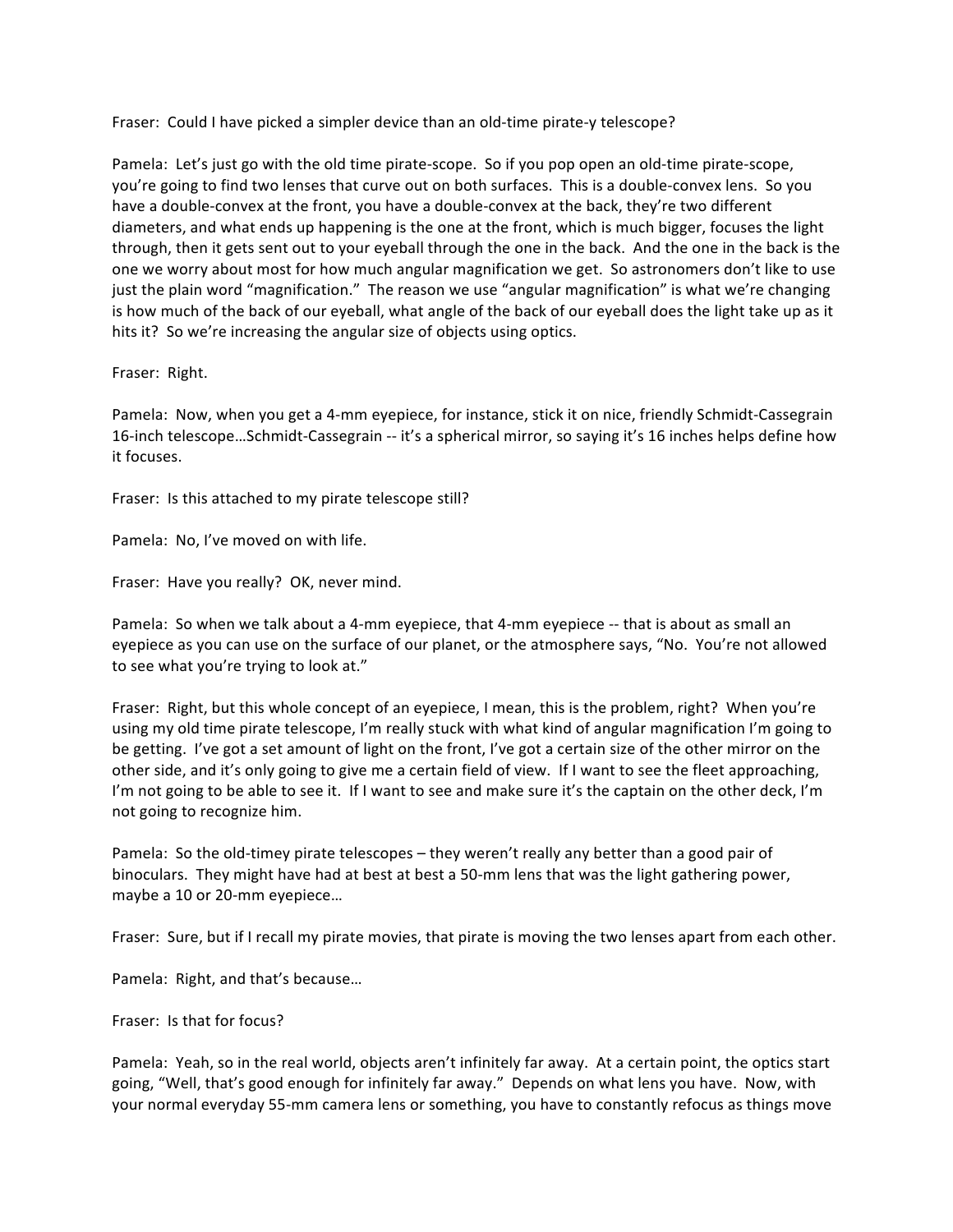from maybe 5 feet in front of you to 50 feet to 500 feet, and the reason is the distance that something focuses is set by the distance to the object. There's actually a crazy equation for this that drives undergrads crazy because it involves all fractions. It's one over the distance to the object that you're trying to get focused plus one over the distance to where your image is going to end up, which is completely set by your camera. You're not going to move where your film is, where you CCD is, where you CMOS is, that is equal to one over the focal length of the lens that you're dealing with. So you have a set equation that only has one solution for your standard camera lens, your standard telescope lens, and you're stuck with that.

Fraser: Right, and so now to kind of take the technology to the next level from our pirate telescope. We're going to look at a situation where we do want to be able to change that amount of...amount we're seeing, the amount of...the magnification [missing audio].

Pamela: So from here it was swapping out eyepieces. This allowed us to put in eyepieces that had different amounts of curvature to them. A 4-mm lens is the equivalent of something that came off of a 4-mm sphere is the way to think of it.

Fraser: And so are you replacing that second lens, or are you putting another lens after that second lens?

Pamela: I'm replacing that eyepiece, that second lens.

Fraser: Right, with a different diameter.

Pamela: Right, so the 4-mm is going to create a much larger object image on your eyeball. It's going to spread the light out a lot more. This also means you're going to have to take longer exposures. You're not going to be able to see super-faint objects because the light is getting spread out so much. Now, if you go to something like a 20-mm, which is my favorite lens size, you get a fairly large field of view. This means your objects aren't as magnified, but because they're not as magnified, the light isn't spread out as much, so you have a better chance with your eyeball to see faint objects without having to resort to pulling out a camera and taking a timed exposure to get more light.

Fraser: Now, I originally gave you that example of the Galileo-scope, but you said it's got more complicated optics, so are there other lenses in there as well?

Pamela: So what we try and do is correct for that problem that Newton was dealing with, which is the fact that different colors get bent different amounts by different materials. So if you have what is called an achromatic telescope, it's one that has a pump-like set of lenses -- and there's a variety of different ways to do this, but the result is by passing through a variety of different materials and lenses of a variety of different shapes, it's eventually possible to get all the colors to focus at the same distance from the lens. So this way you can get that beautiful crisp, clear image through the eyepiece without having to resort to a mirror. Now, the thing with using a mirror is you always have to have somewhere in the tube above the mirror, some other device – another mirror, your camera, something in that optical path blocking part of the mirror. This starts to affect the contrast. You get a much more beautifully contrast-y image looking through some sort of a refracting system.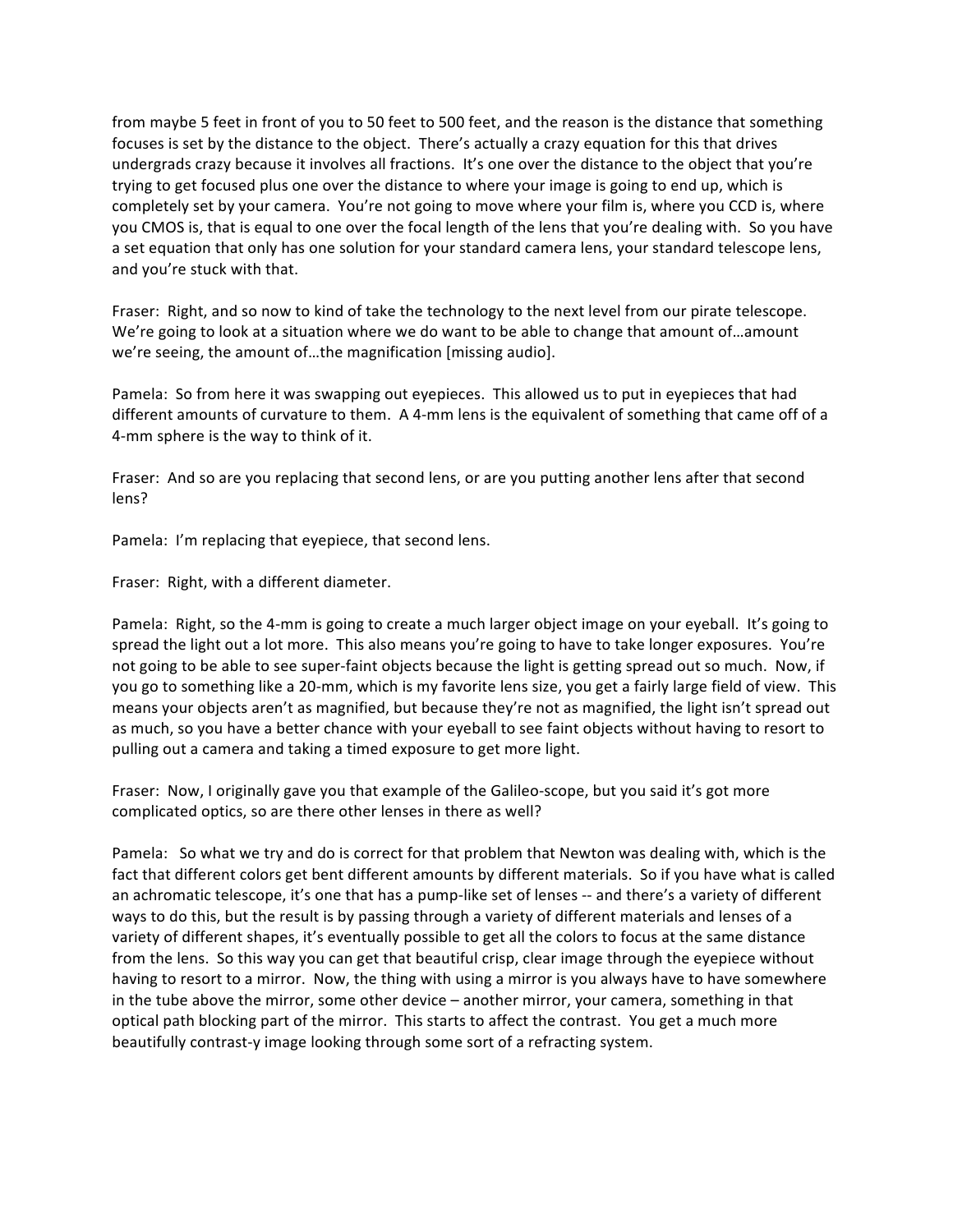Fraser: Right. OK. So then, and I guess the...you can get really specialized and talk about a lot of [missing audio] as I said, you've got situation like [missing audio] right, which is that classic Celestron telescope [missing audio].

Pamela: Right, so these are nice, fairly spherical mirrors. So the original Schmidt telescopes, there's one out at Palomar that was used to do massive surveying of our sky, and it's getting reused today to create the digital. Well, now it's being reused to do the digital sky survey. It has a sister scope in the Southern Hemisphere. And the nice thing about these spherical mirrors... and they stick the camera up at the top so the light comes down, hits the single mirror, reflects up goes into the camera, and they actually bent the glass to correct for the deformation of the image that was created using the spherical mirror. They used bent glass plates originally to record glass plate images of the entire sky. They did Northern and Southern Hemisphere, and the amazing thing about this is we can now go back and look at those glass plates and see how our sky has changed. They went through, they redid this using modern detectors, and so now we have these two separated-in-time, complete images of our sky.

Fraser: And so then how does that relate to the kinds of telescopes if you went and bought a telescope Celestron. You're getting such a miniature version of that design, right?

Pamela: The other difference with what you're buying from Celestron, is they have a corrector plate up at the front of the scope, so as the light comes in it passes through a lens at the top of the scope, then hits the mirror, then it hits another mirror that's embedded in that corrector plate, comes out the butt end of the telescope, and that's where you stick either a camera or an eyepiece, and that corrector lens is to do what bending the glass plates do -- to correct for that spherical aberration.

## Fraser: So then there's the Dobsonian?

Pamela: The Dobsonian is just an amount for a Newtonian telescope. So a Newtonian telescope is a mirrored telescope where the light comes in the top, hits the mirror, then hits a diagonal mirror that's suspended part-way up the tube, and that diagonal mirror sends the light out the side of the scope where it goes into an eyepiece, and you can swap that eyepiece out to get a variety of different magnifications. Now the problem with these telescopes is you can't easily put a camera on the side of them because it creates torque an unbalances the system. Now with just a plain old Newtonian telescope like Newton used, it's mounted on some sort of a fork mount where the hinges are halfway up the telescope, and that costs money. Now with a Dobsonian telescope, instead of having a beautiful fork mount on a tripod or anything complicated like that, they basically put it on the equivalent of a lazy susan, and so the lazy susan allows you to rotate it about the center and then it does come up on either side with basically a fork that it pivots around. The entire system is much more simple, and so Dobson basically came up with a simplified, low-cost way to build a Newtonian light [missing audio]

Fraser: Right. Now, I know the telescope that you really want has got a different [missing audio] a Chretien, am I getting that right?

Pamela: So Ritchey-Chretien...it's a small field of view telescope that has extremely precise optics. When you look through a Ritchey-Chretien system...you probably won't. You'll probably stick a camera on it. These are systems where your images are as close to perfect as most telescopes can get. Most professional telescopes that are used for things other than wide-field imagery are all Ritchey-Chretien optics. So that either a large one of those, or I'd love to have an overhead compartment-sized apochromatic teleview telescope, but those are out of my price range.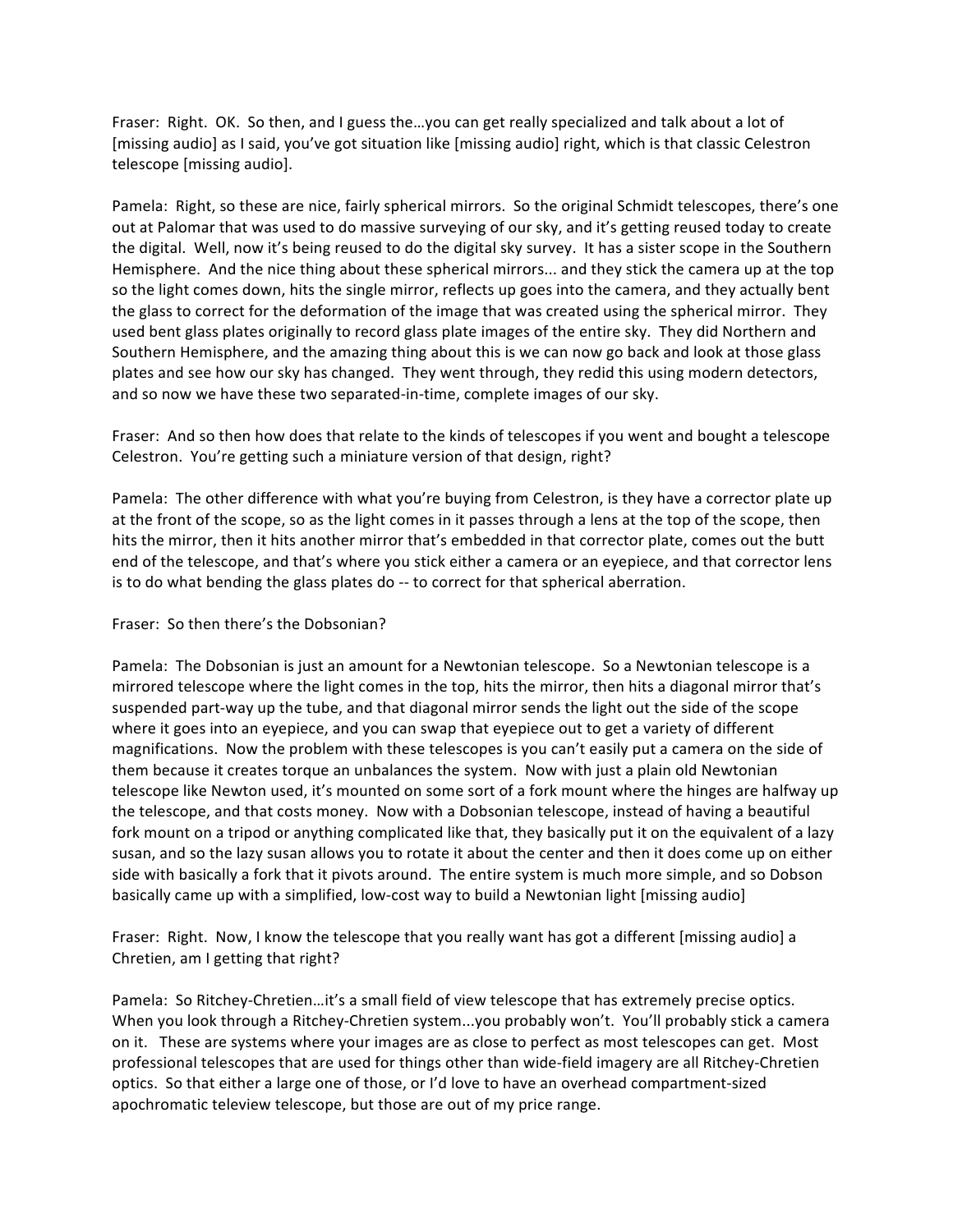Fraser: Out of your price range, so what would one of those run?

Pamela: So to get the one I want with the tripod I want, we're looking at a few thousand dollars.

Fraser: Not bad. I mean, I know like the [missing audio]...they're like \$30,000.

Pamela: Well, to get the Ritchey-Chretien I want we're looking at over \$16,000 by the end of the day, so not going to happen.

Fraser: And the mount, and the observatory...

Pamela: Well, that's the whole thing is it's the mount plus the CCD plus the dome...

Fraser: Right, and the 500 acres in the Nevada desert, and the remote computer-controlled system, and the full-time astronomer who works it...yeah. No, I understand all that.

Pamela: No, No, I...yeah, I don't need any of it. This is the great thing about the modern era is we do have all these survey telescopes that give everyone in the world access to the entire sky through online databases, so I don't need a personal...

Fraser: So you don't need your own telescope.

Pamela: No, I can use the Sloan, I can use the Hubble archive, and I can subscribe to national observatories if I need to.

Fraser: So if anyone shows up and offers you a telescope, it would be turned down.

Pamela: I will say yes, and I will take it, and it will be used for the virtual star parties, thank you very much.

Fraser: That's true. Thank you very much. So, OK, I guess one last question I wanted to ask, which was we've been talking about this ground-based stuff, but we put telescopes out in space. How does the stuff that we use here on the ground relate to the stuff that's out in space? What would the Hubble space telescope look like [missing audio]?

Pamela: It's puny!

Fraser: Yeah!

Pamela: That's the crazy thing!

Fraser: Yeah, it's like a 1.6-meter telescope. It's teeny tiny.

Pamela: Yeah, it's a small telescope, and what allows it to do amazing things is its not getting its images screwed up by our atmosphere.

Fraser: It's the whole out in space [missing audio].